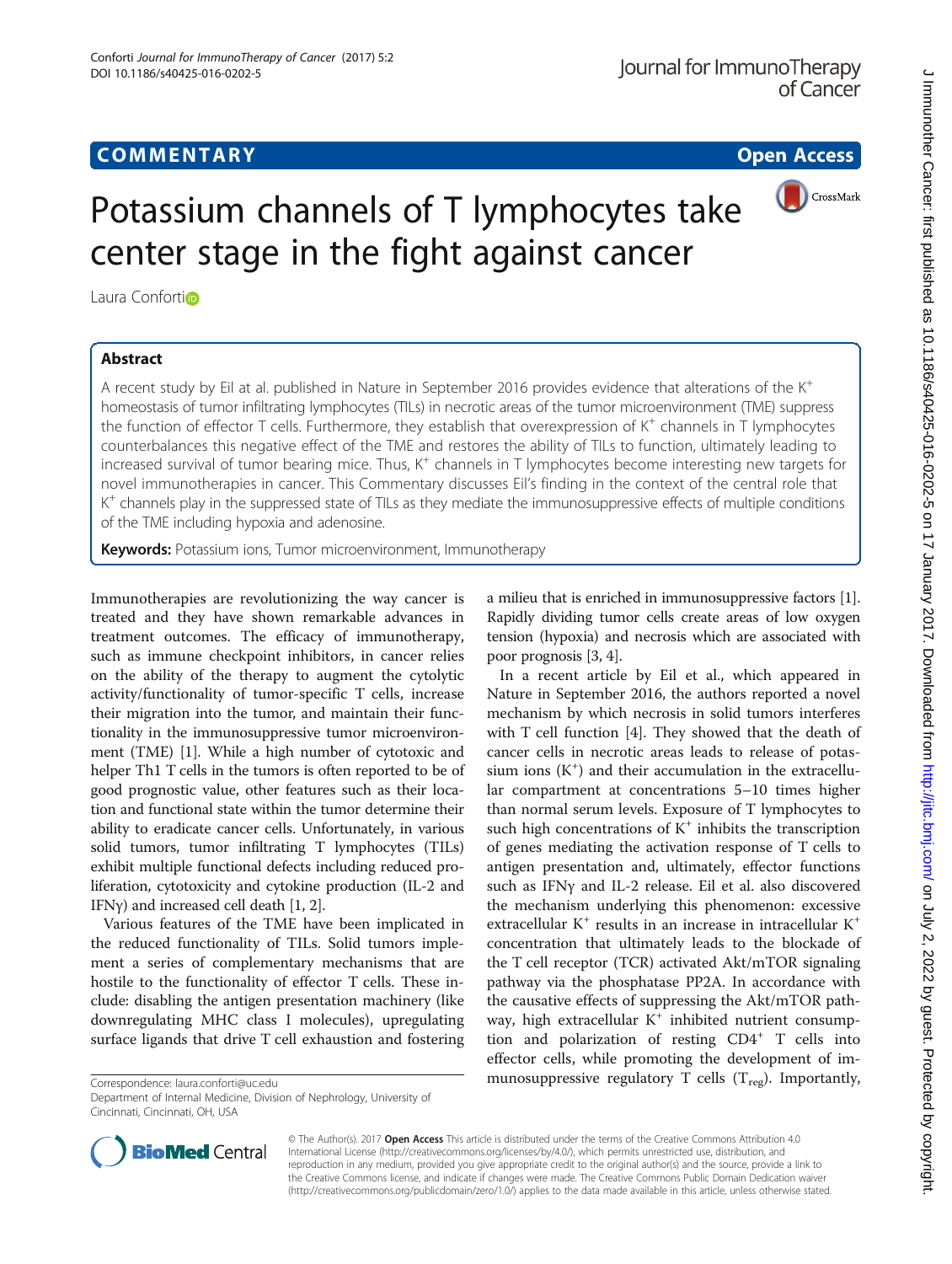in this paper the authors showed that an ionic imbalance contributes to TIL dysfunction in cancer.

Maintaining the appropriate distribution of ions across the cell membrane is essential for the function of all cell types. In T lymphocytes, ion channels, transporters and pumps are the "master switches" that work in concert to maintain the physiological distribution of ions (gradients) at the cell quiescent resting state and to allow the rapid redistribution of ions upon encounter of an antigen which drives TCR signaling and associated functional responses [[5\]](#page-2-0). In Eil's paper the authors reported that the accumulation of intracellular  $K^+$  in T lymphocytes in the presence of the excessive extracellular  $K^+$  is due to an imbalance between the  $K^+$  entry into the cell (through a pump, the Na<sup>+</sup>, K<sup>+</sup>-ATPase) and the efflux of K<sup>+</sup> through K<sup>+</sup> channels.

In human T lymphocytes  $K^+$  efflux is controlled by two  $K^+$  channels: Kv1.3 (a voltage-dependent  $K^+$  channel activated by membrane depolarization) and KCa3.1 (a K+ channel activated by a rise in cytosolic  $Ca^{2+}$ ; also known as IK1 or Gardos channel). These channels control the membrane potential (the voltage difference across the cell membrane arising from differences in ions' distribution) and are known to work in concert with  $Ca^{2+}$  channels to control the TCR-mediated  $Ca^{2+}$  influx necessary for NF-AT mediated T cell activation [\[5\]](#page-2-0). This phenomenon has been well described and indeed blockade of Kv1.3 and KCa3.1 channels suppresses T cell function. Eil and colleagues proposed a novel additional mechanism by which Kv1.3 and KCa3.1 channels contribute to the reduced functionality of TILs in necrotic areas of tumors. They proposed that reduced function of  $K^+$  channels contributes to the accumulation of  $K^+$  into the cells which ultimately downregulates Akt/mTOR signaling pathway; an effect that is independent on changes in membrane potential and intracellular  $Ca^{2+}$  levels. The authors also found that overexpression of  $K^+$  channels provides the  $K^+$  efflux that can restore the intracellular K<sup>+</sup> concentration of T cells to physiological levels and correct Akt/mTOR signaling and functional defects. Importantly, they reported that overexpression of Kv1.3 channels restored the anti-tumor functionality of TILs and, ultimately, reduced tumor burden and increased survival in tumor-bearing mice [\[4](#page-2-0)]. Similar outcomes were produced by overexpression or pharmacological activation of KCa3.1 channels. These findings underscore the importance of  $K^+$  channels in tumor clearance and their therapeutic potentials.

Overexpression of  $K^+$  channels can have multiple beneficial effects in the functionality of TILs as it also counteract the immunosuppressive function of other elements of the TME which signal, in part, through  $K^+$ channels. Upstream to necrosis, hypoxia and adenosine contribute to the failure of immune surveillance in

cancer [\[3](#page-2-0)]. Areas of severe hypoxia generate because of the abnormal vasculature that forms in the tumor (with blind ends and leaky vessels) and the excess consumption of oxygen by proliferative cancer cells. Adenosine, a purine nucleoside produced by tumor cells under hypoxia and by  $T_{reg}$  accumulating in the tumor, can reach concentrations in solid tumors 100 fold higher than those of normal tissues. Both hypoxia and adenosine limit T cell function, and indeed Sitkovsky's group has elegantly shown that correcting these by treating tumorbearing mice with respiratory hyperoxia enhances T cell cytotoxicity and cytokine release, improves tumor regression and the efficacy of immunotherapies (adoptive T cell transfer and dual blockade of CTLA-4 and PD-1) [[6](#page-2-0)]. Hypoxia and adenosine inhibit Kv1.3 and KCa3.1 channels, respectively, in T lymphocytes thus limiting  $Ca<sup>2+</sup>$ -mediated cell functions such as proliferation, cytokine release and motility [[7](#page-2-0), [8\]](#page-2-0). Indeed TILs freshly isolated from human tumors have been shown to present with low TCR-mediated  $Ca^{2+}$  fluxes that limit their ability to fight cancer cells [[2](#page-2-0), [9\]](#page-2-0). Still, TILs were able to recover a  $Ca^{2+}$  response to TCR stimulation in culture, suggesting that disruption of the TME is sufficient to restore their functionality [[9](#page-2-0)]. Recently, our laboratory has reported that the defect in  $Ca^{2+}$  fluxes of cytotoxic TILs in head and neck cancer patients is due to reduced Kv1.3 expression which correlates with reduced proliferative and cytotoxic capacities of TILs [[10](#page-2-0)]. These findings position Kv1.3 channels as markers of functionally competent cytotoxic T cells and further strengthen the therapeutic potentials of targeting  $K^+$ channels of T lymphocytes in cancer. Overall, multiple immunosuppressive inputs of the TME converge on  $K^+$ channels in T lymphocytes making them attractive targets for novel combination immunotherapies.

#### Abbreviations

TME: Tumor microenvironment; Th1: Type 1 helper T cells; TILs: Tumor infiltrating lymphocytes; IL-2: Interleukin 2; IFNγ: Interferon gamma; MHC: Major histocompatibility complex; K<sup>+</sup>: Potassium ions; TCR: T cell receptor; Akt: AKT serine/threonine kinase also known as protein kinase B or PKB; mTOR: Mammalian target of rapamycin; PP2A: Protein phosphatase 2A; Treg: Regulatory T cells; Kv1.3: Voltage-gated potassium channel encoded in humans by the KCNA3 gene; KCa3.1: Calcium-activated potassium channel encoded in humans by the KCNN4 gene, also known as IK1 or Gardos channel; NF-AT: Nuclear factor of activated T cells;  $Ca^{2+}$ : Calcium ions; CTLA-4: Cytotoxic T-lymphocyte associated protein 4; PD-1: Programmed cell death protein 1

#### Acknowledgments

Per invitation from Dr. Pedro Romero, JITC Editor-in-Chief, and Dr. Christian Capitini, JITC Section Editor for Commentaries/Editorials.

#### Funding

Studies in the group of LC are supported by the National Institute of Health (R01CA95286) and pilot grants from the University of Cincinnati Cancer Institute.

### Availability of data and materials

Not applicable.